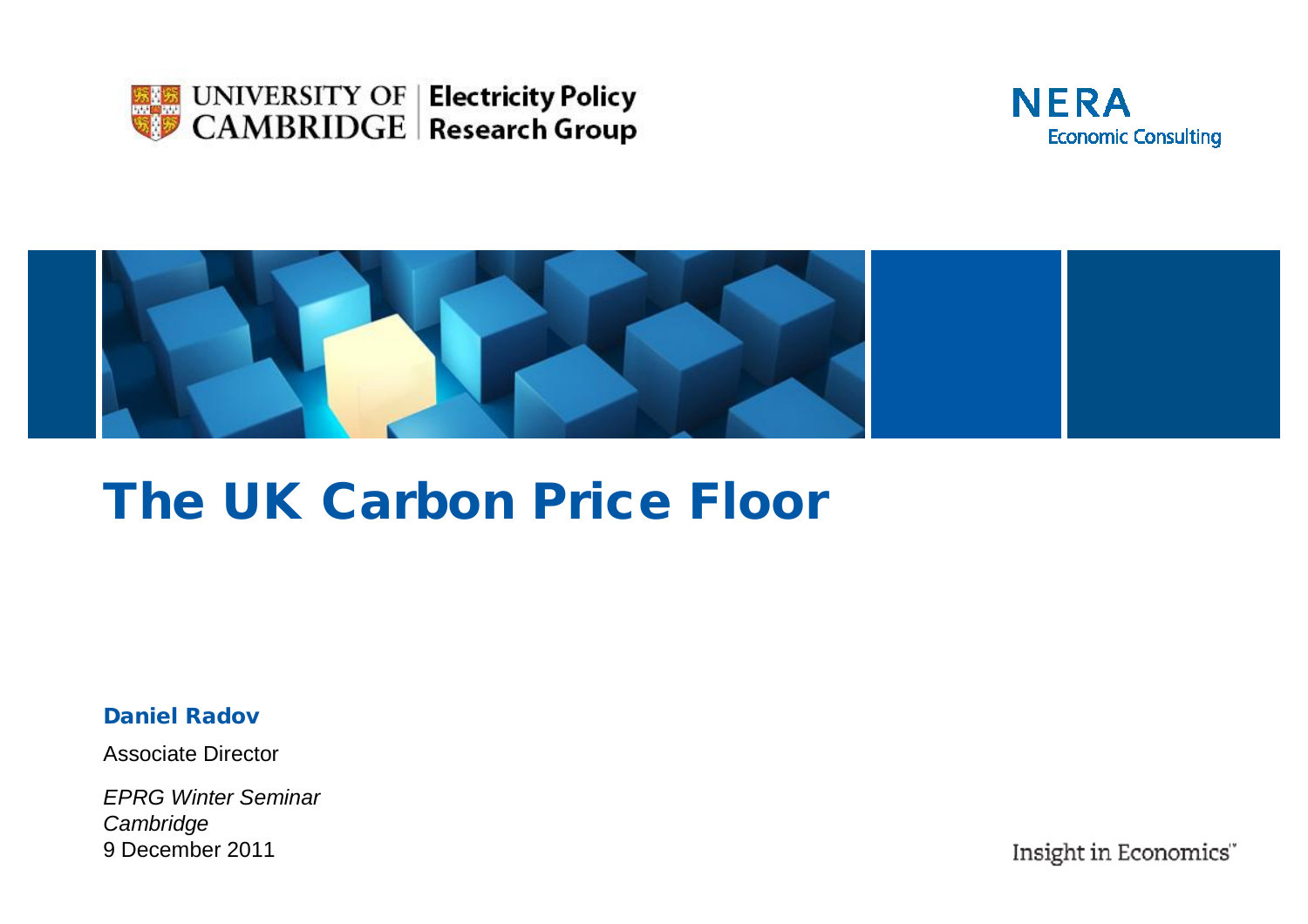

- § Prices initially declined, then levelled... and then the Euro-crisis kicked in
- § Forward prices suggest incentives rising over time, but not very quickly
	- Suggests ~5-7% cost of carry per year
- § è The EU ETS "isn't doing enough"
- § The UK Government aims to spur lowcarbon investment in power sector
- § Targets *90%* reduction in power sector carbon intensity by 2030
- § March 2011 budget: "**to drive investment in the low-carbon power sector"**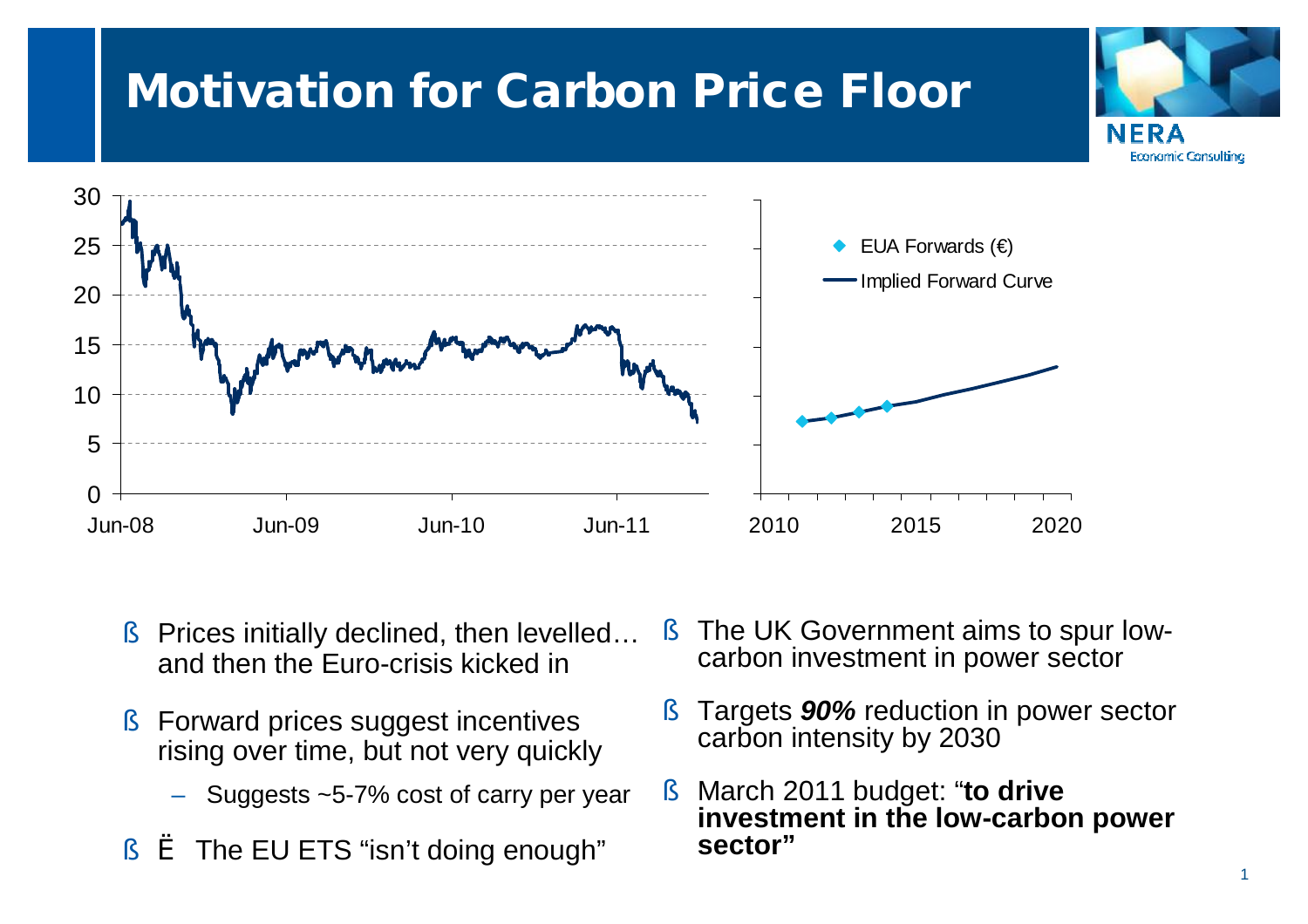## **Carbon Price Floor at (Naïve) First Glance**





EUA Forw ards  $($  $\in$   $)$   $\longrightarrow$  Floor Price

§ UK Budget 2011: "The carbon price floor will start at around £16 per tonne of carbon dioxide and follow a linear path to £30 per tonne in 2020."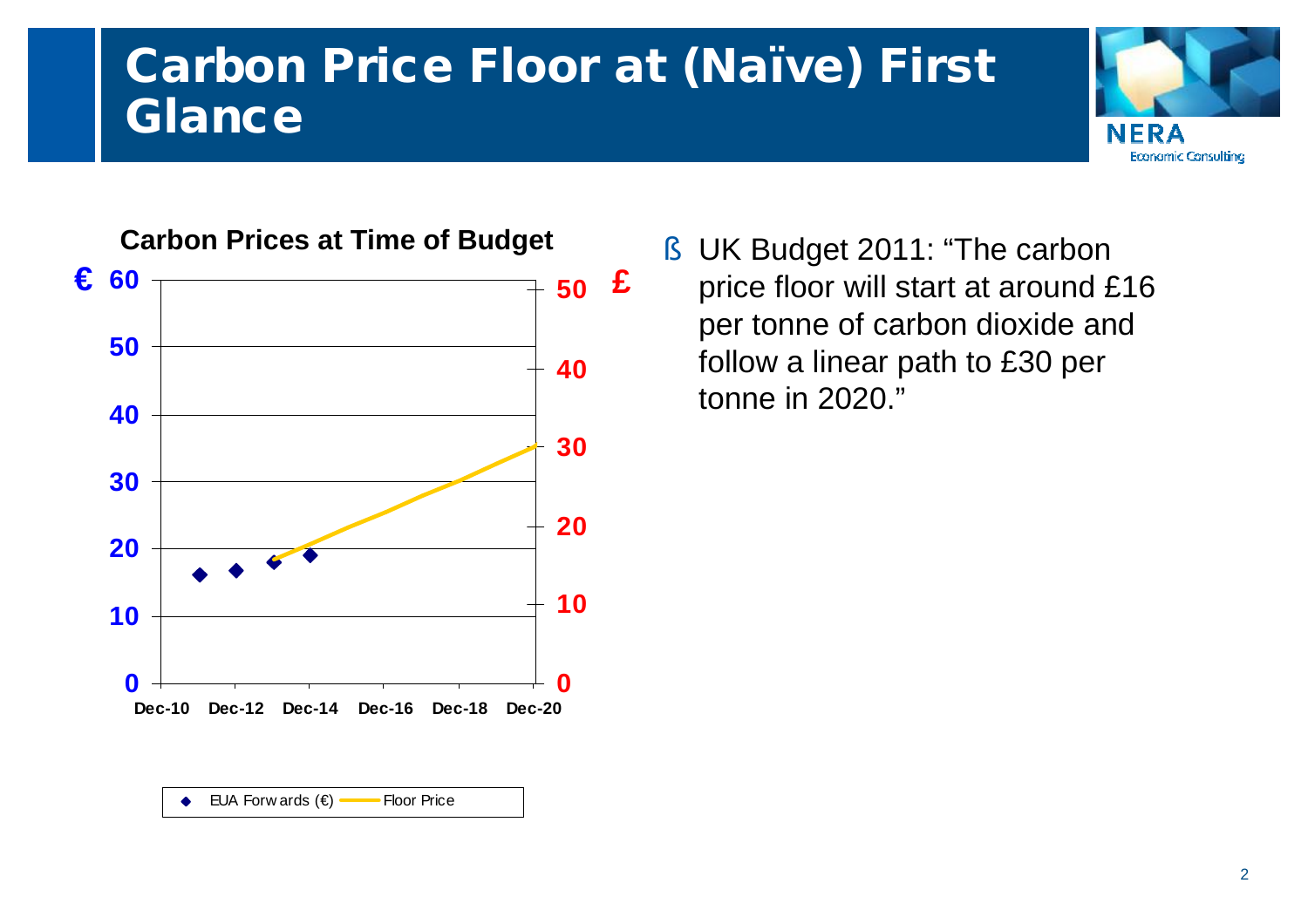## **Carbon Price Floor at (Naïve) First Glance**





- § UK Budget 2011: "The carbon price floor will start at around £16 per tonne of carbon dioxide and follow a linear path to £30 per tonne in 2020."
- § Compared to prices projected forward at cost of carry, it was higher, but not dramatically so
- § …and compared to analyst projections it was in the middle of the expected range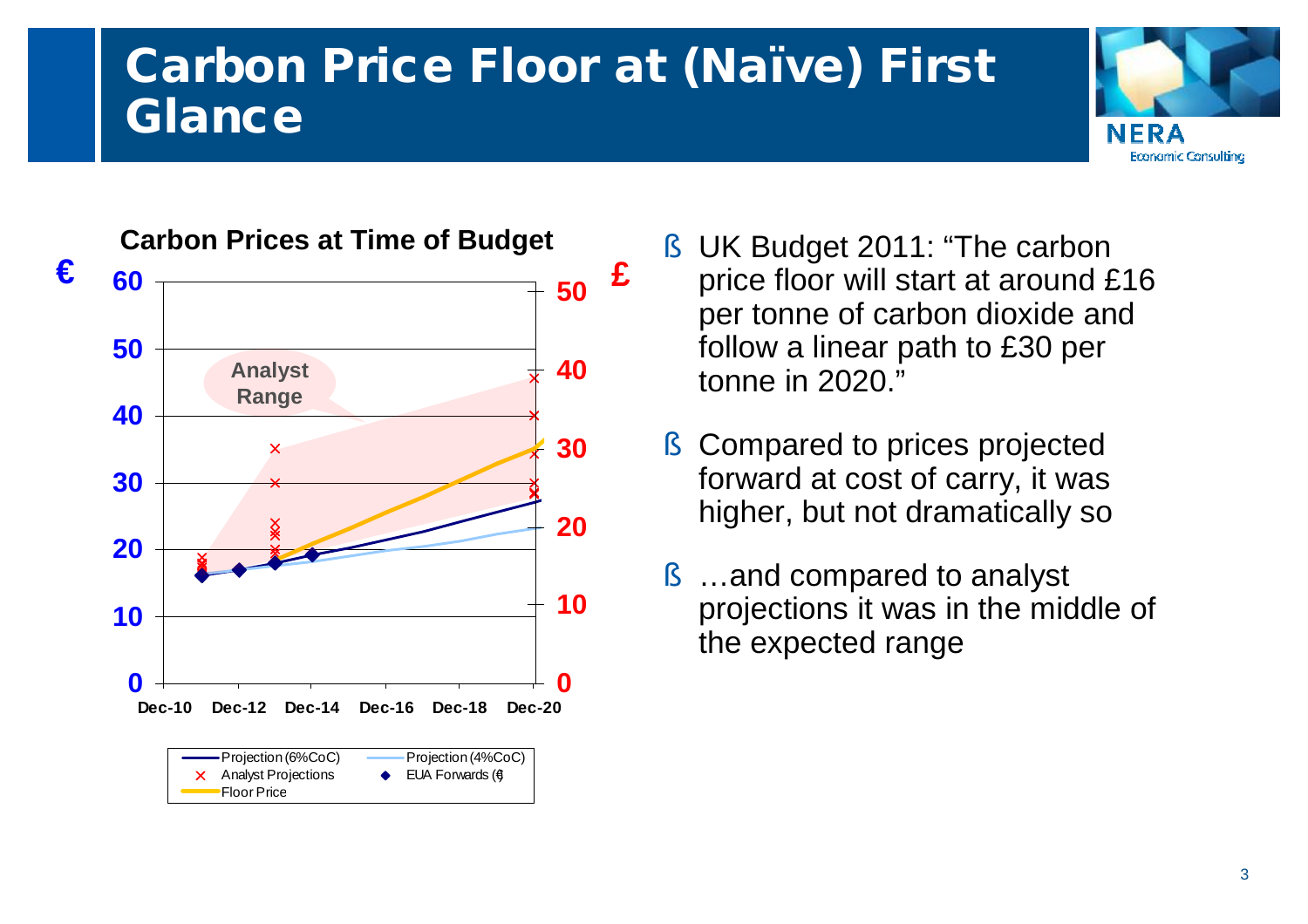# **Carbon Price Floor at Second Glance**





- § BUT...it's actually much more radical than that.
- § The floor price is expressed in *real*  Pounds Sterling (2009 £).
	- These will be increased at the rate of the Retail Price Index
- § Forward prices are *nominal*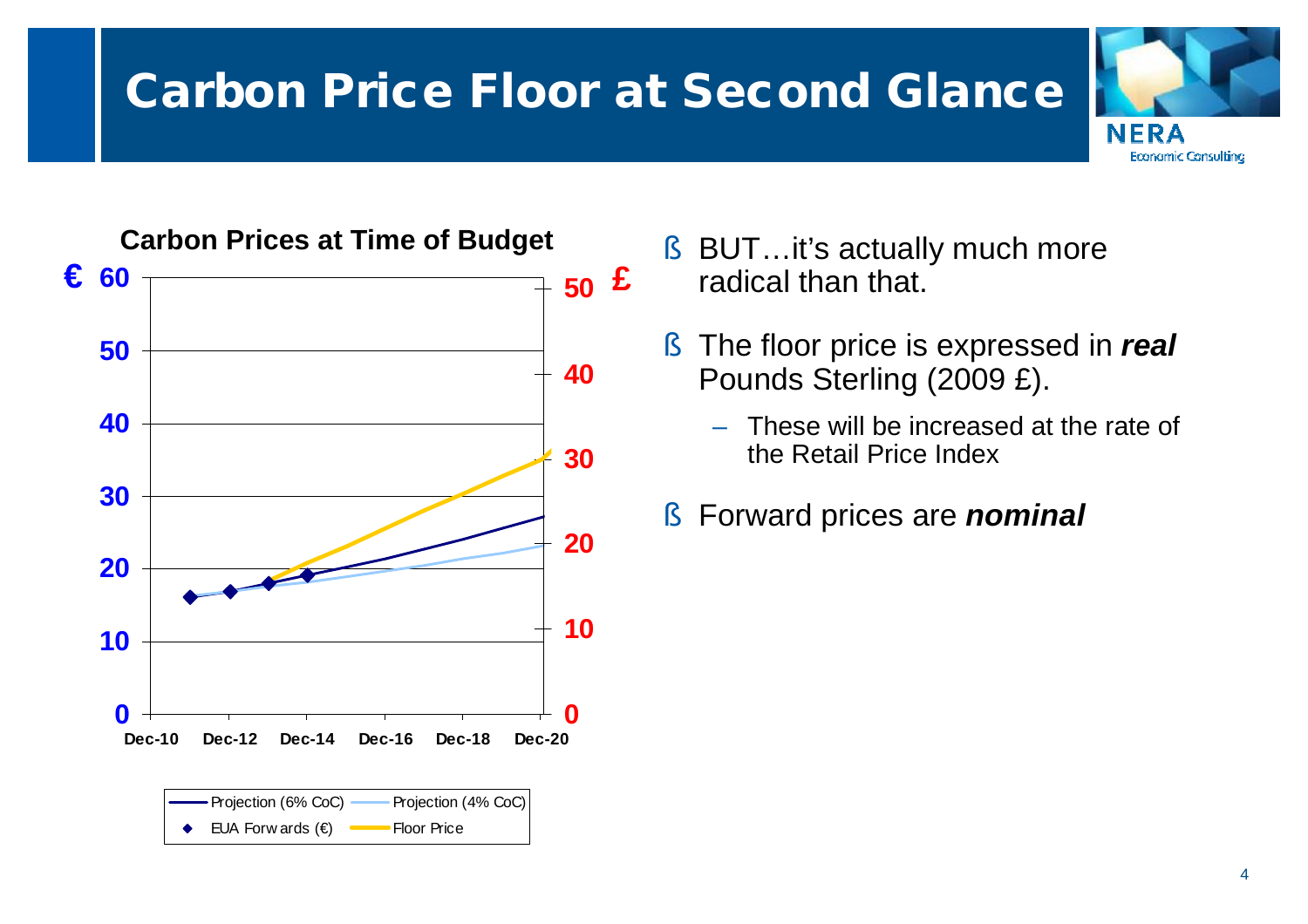# **Carbon Price Floor at Second Glance**





- § BUT...it's actually much more radical than that.
- § The floor price is expressed in terms of *real* Pound Sterling values (2009 £).
	- These will be increased at the rate of the Retail Price Index
- § Forward prices are *nominal*
- § Converting our figure from real to nominal shows the CPF is much higher:  $\mathsf{E}55\mathsf{A}\mathrm{CO}_2$  in 2020
- § By 2030, the nominal price is above €170/tCO<sub>2</sub>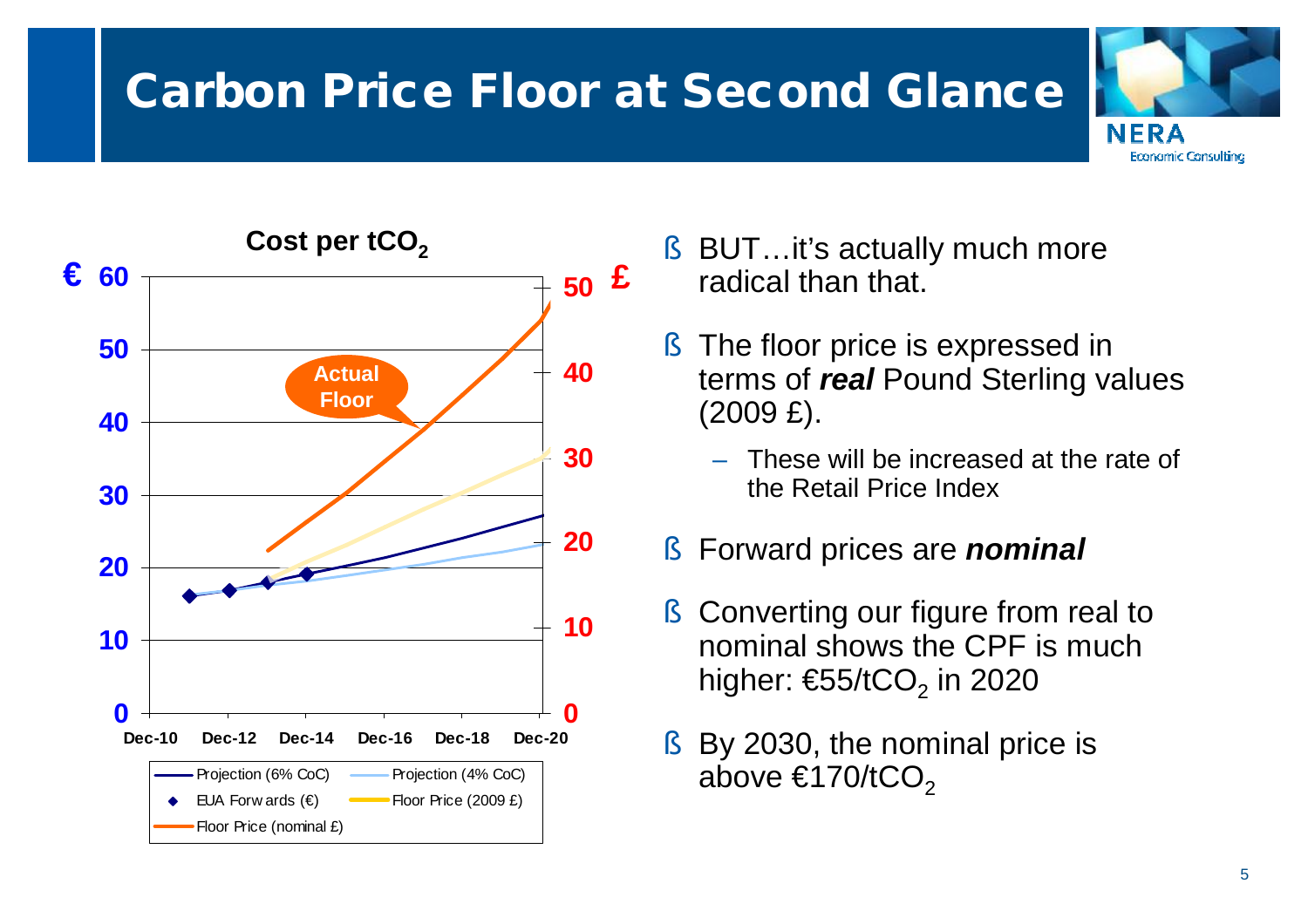# **Implications for Generation Costs**





- § Main impacts on UK power market:
	- Pre-2020: limited impact on emissions  $-$  ~10 Mt/year

**NFRA** 

**Economic Consulting** 

- Existing coal becomes unattractive after 2020
- Choice between nuclear and CCGT depends on nuclear cost and gas price
- § Under its Electricity Market Reform proposals, the UK Government is also contemplating *additional* support for low-carbon technologies, including nuclear
- § Construction of nuclear could lead to significant abatement, but after 2020
- § The carbon tax pushes up power prices, increasing profits for *existing*  low-carbon capacity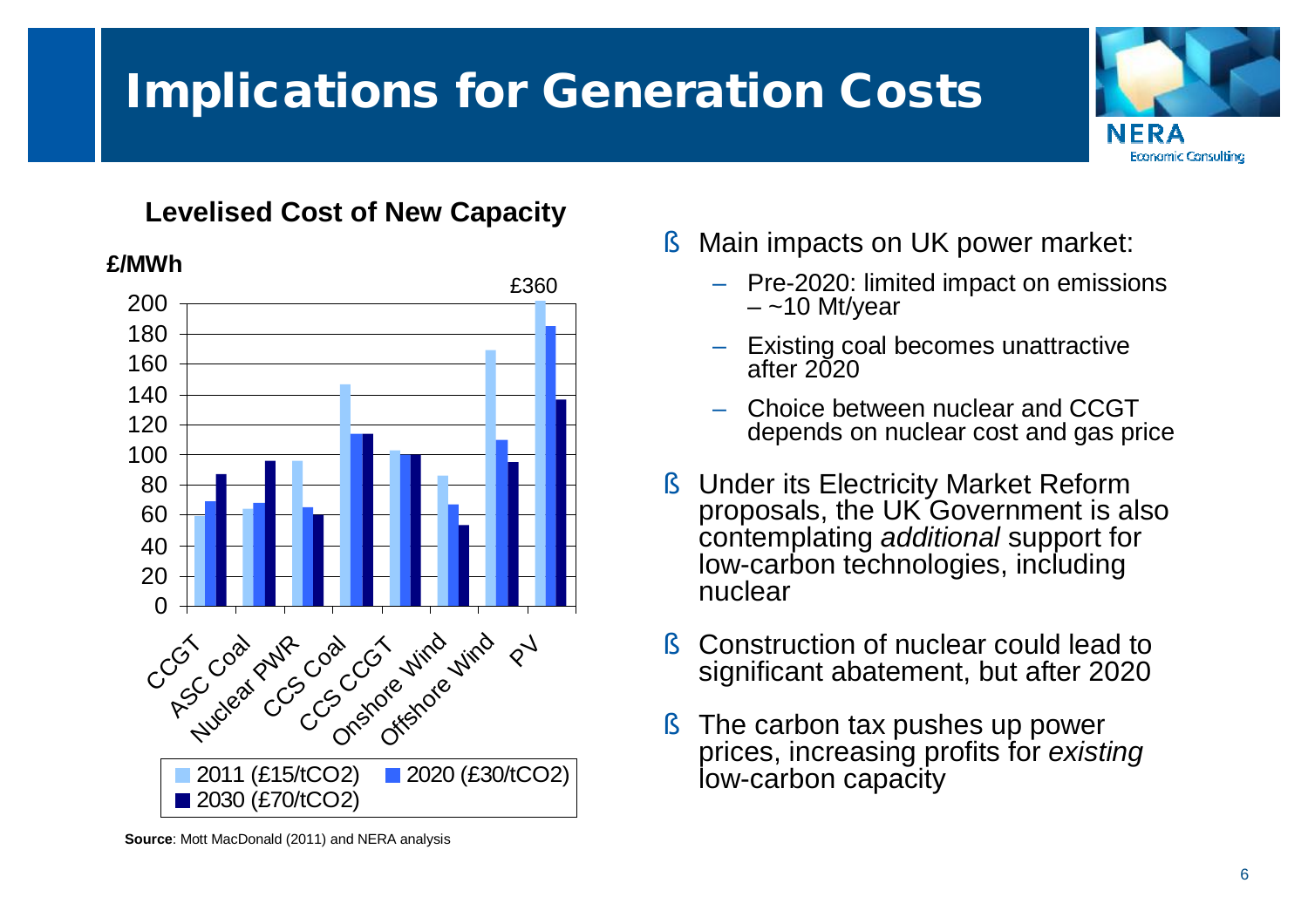## **The Carbon Price Support: How the Tax is Set**



### Forward Carbon Prices, 2013

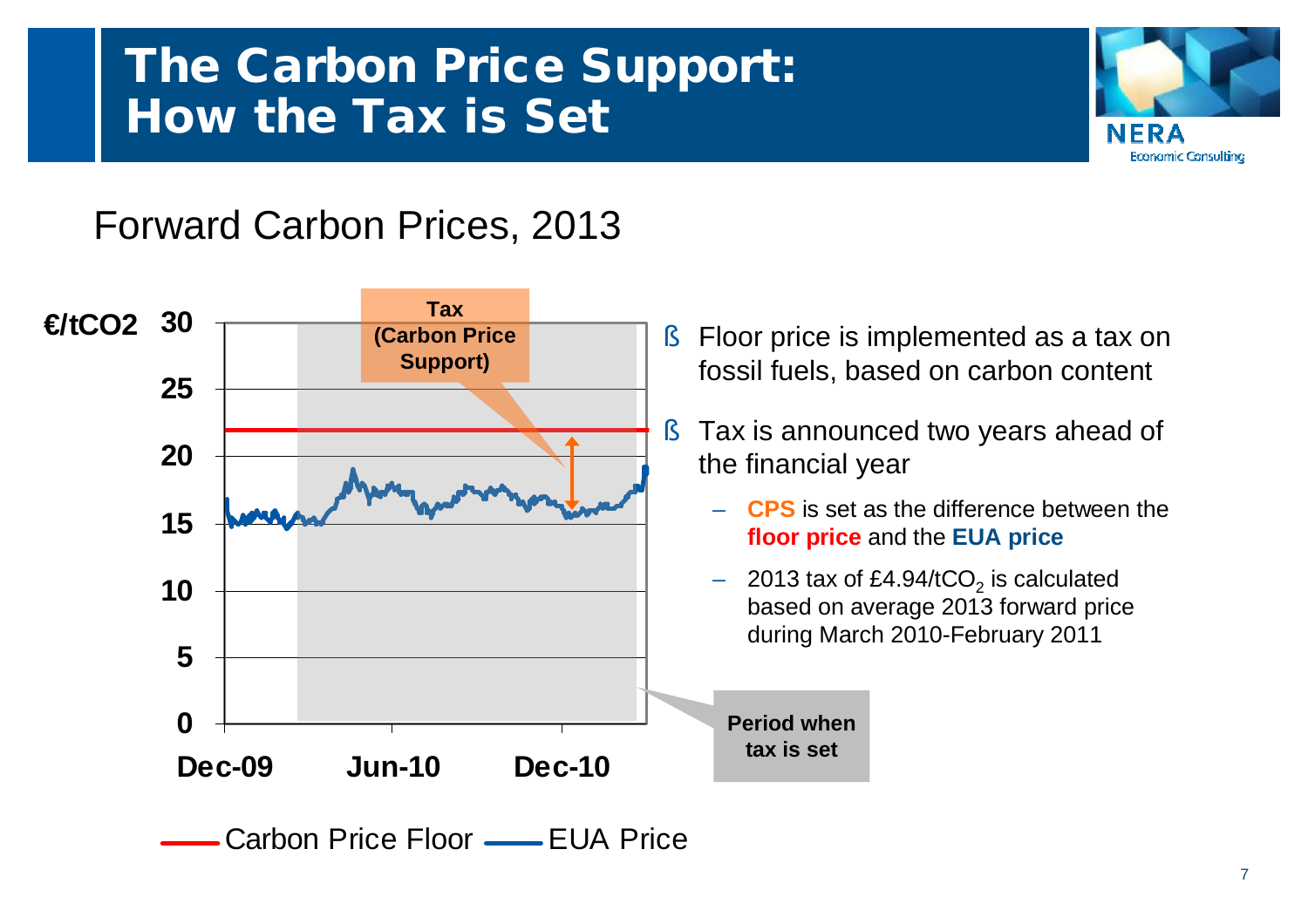# **Are Investors Reassured?**



### Expected Carbon Prices, 2013



Carbon Price Floor - EUA Price - Expected UK Carbon Price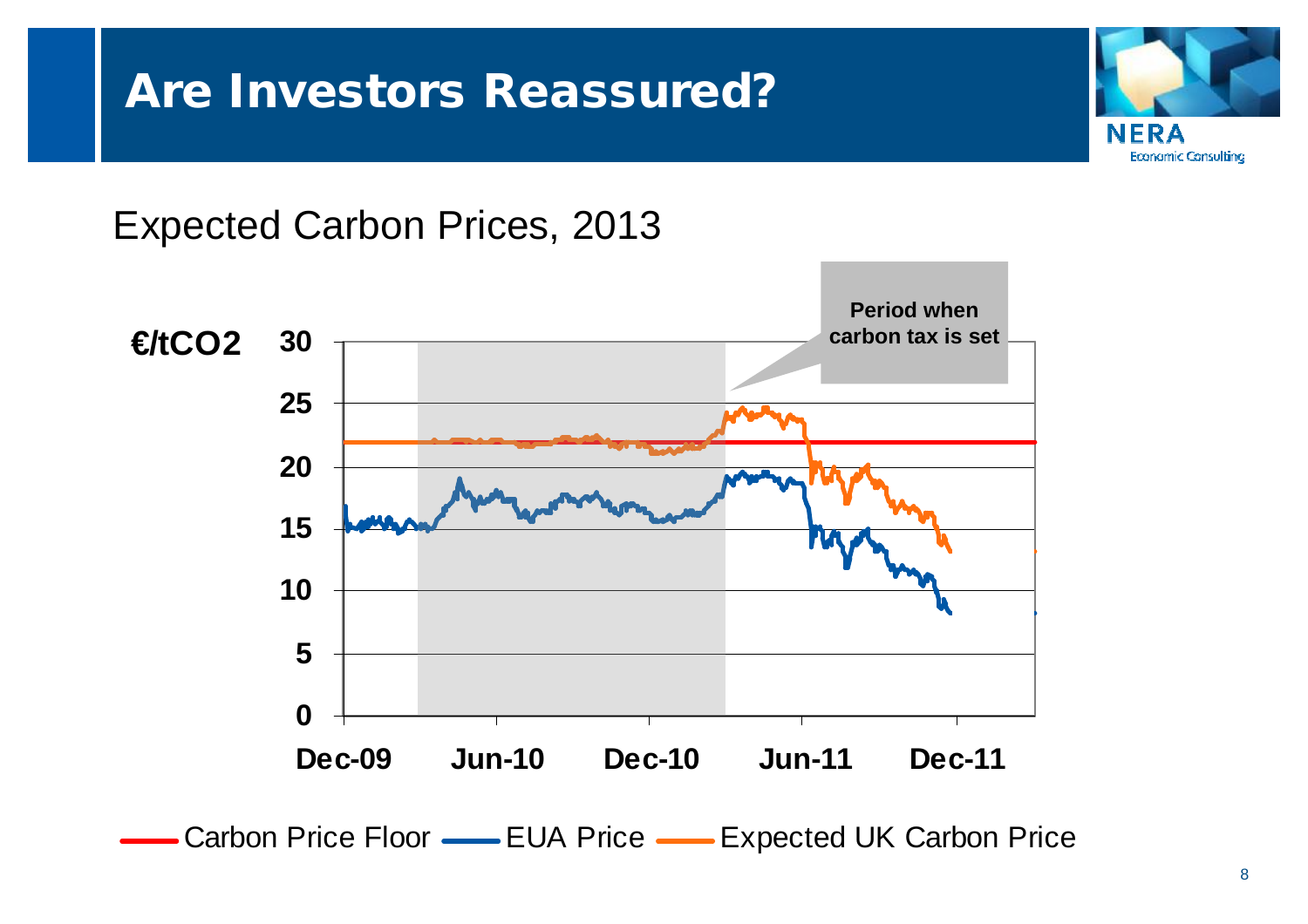## **Considerations for Power Market: Added Risks to Generators**



- § For carbon-emitting power sold forward 3 years ahead (or more), this creates a hedging risk
- § Emitting generators bear the risk that the  $CO<sub>2</sub>$ price fluctuates relative to expectation, even if they lock in forward prices at the time
- § Under the EU ETS, if power is sold forward 3 years ahead, generators or traders can simply contract for forward EUAs and hedge all price risk.
- § With the CPF, if power is sold more than 3 years ahead and the EUA price falls, traders can no longer hedge against the future carbon price



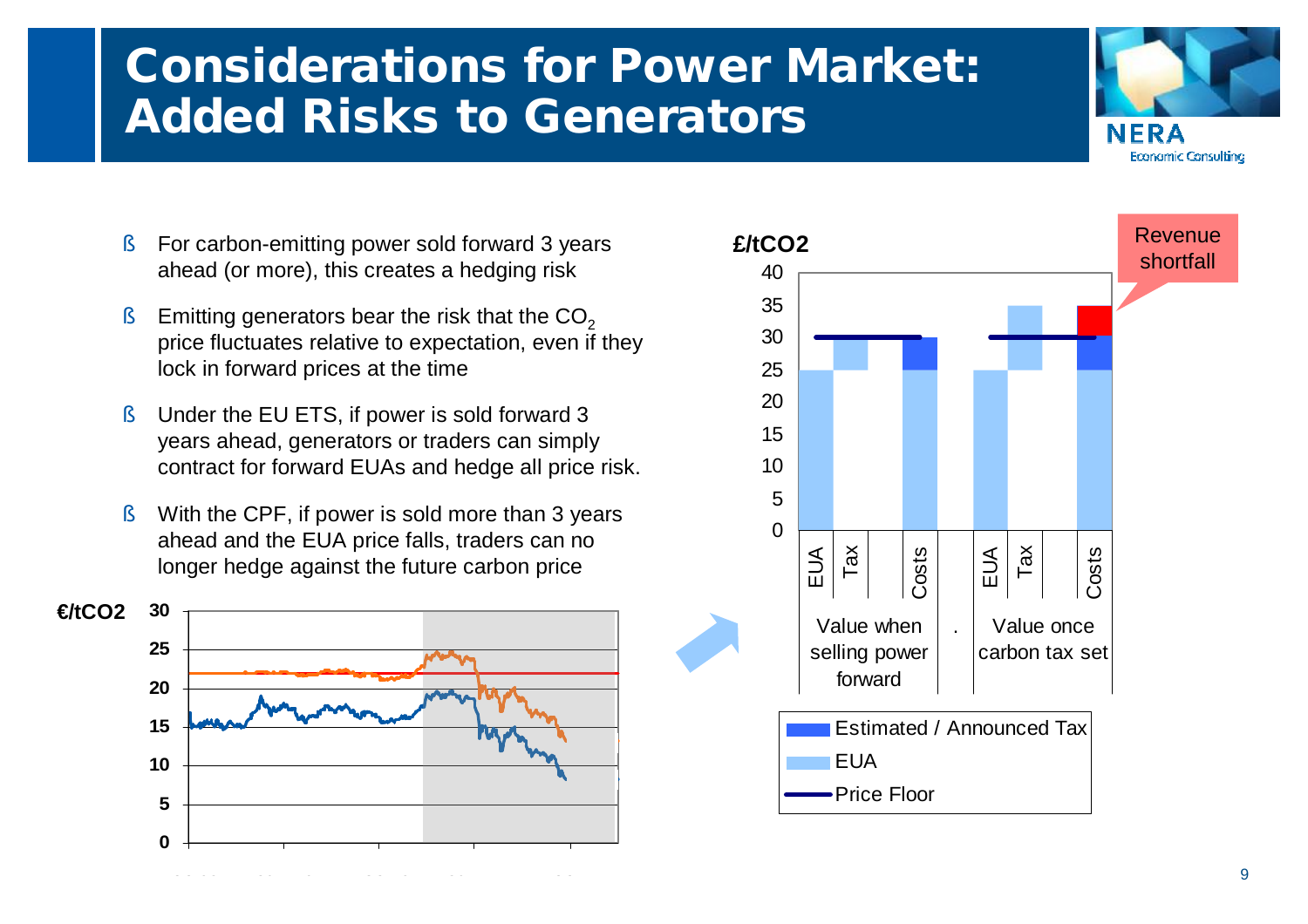# **Emissions Market Impacts**



### UK Power Sector Emissions



- § UK power sector emissions begin to decline significantly from 2020 as floor price starts to have a large impact
- § Scenario *assumes* that 15 GW nuclear is built
- § Decline in output (and emissions) from existing coal
- § As with renewables and energy efficiency policy, emissions allowances freed up from lower power sector emissions will be available for sale to other EU emitters
- § Implies a bearish impact on allowance prices
- § A revenue grab by the UK at the expense of the rest of the EU? (EU auction revenues are lower, but HMT revenues are up… at the expense of electricity consumers.)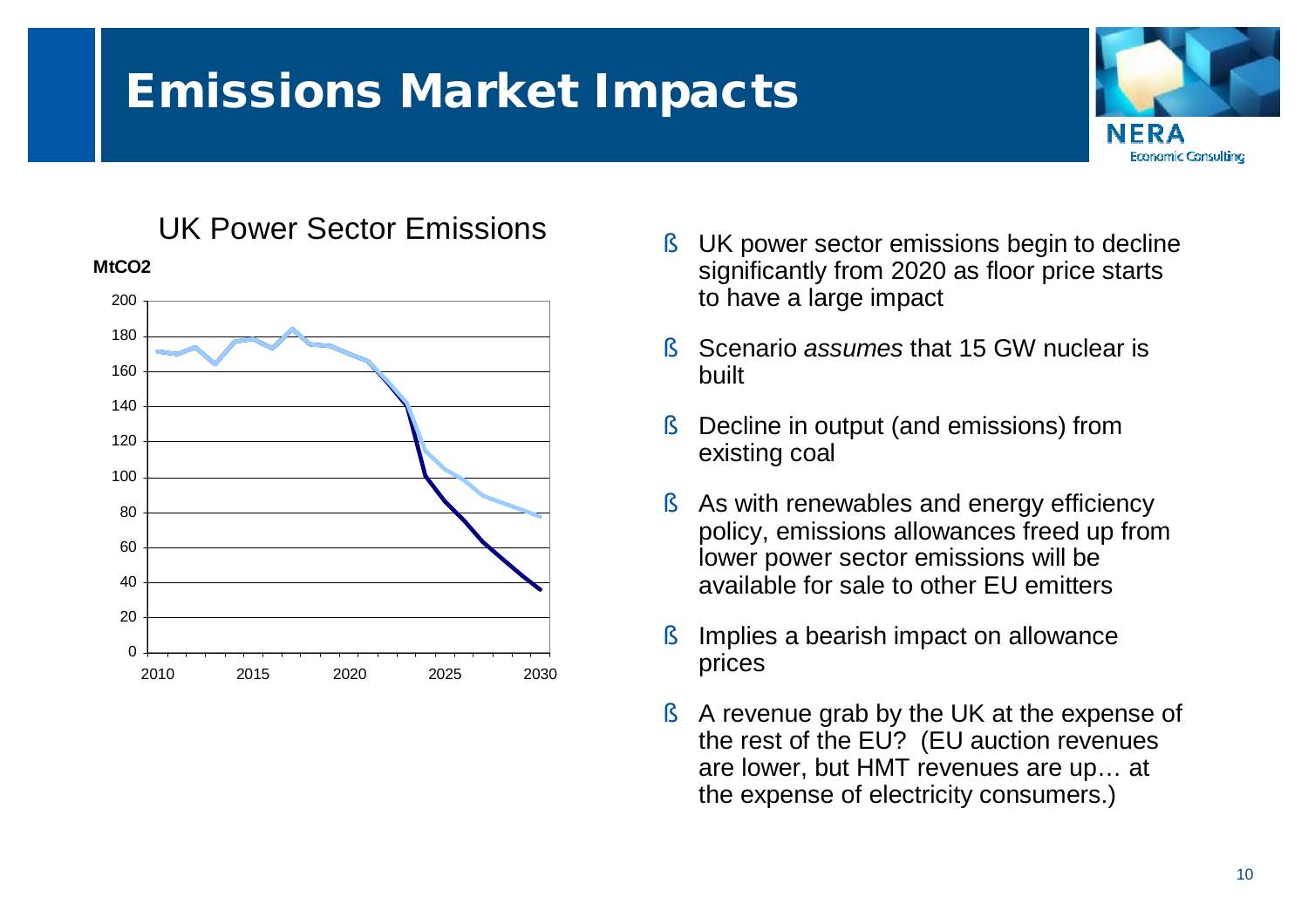# **A coda: Mission Accomplished?**



#### **Phase I (2015) of "Supergrid"**



- § EU Supergrid seen as necessary to reach EU potential for renewables
- § UK has major offshore wind ambitions, supported by Renewables Obligation and future policy
- § 1 GW BritNed connector completed earlier this year
- § Map shows the "Phase I" proposal for 2015
- § Goal is to facilitate transmission of offshore wind… but other power could also flow.
	- If only those using the new infrastructure pay, costs would be  $\approx \epsilon$ 20/MWh
	- But if costs are averaged ("socialised") across all consumers they fall to just €2/MWh
- § At that cost level, there would be incentives to build new CCGT "offshore" to supply the UK
- § Suddenly UK power market is not so clean

Source: [www.friendsofthesupergrid.eu/](http://www.friendsofthesupergrid.eu/)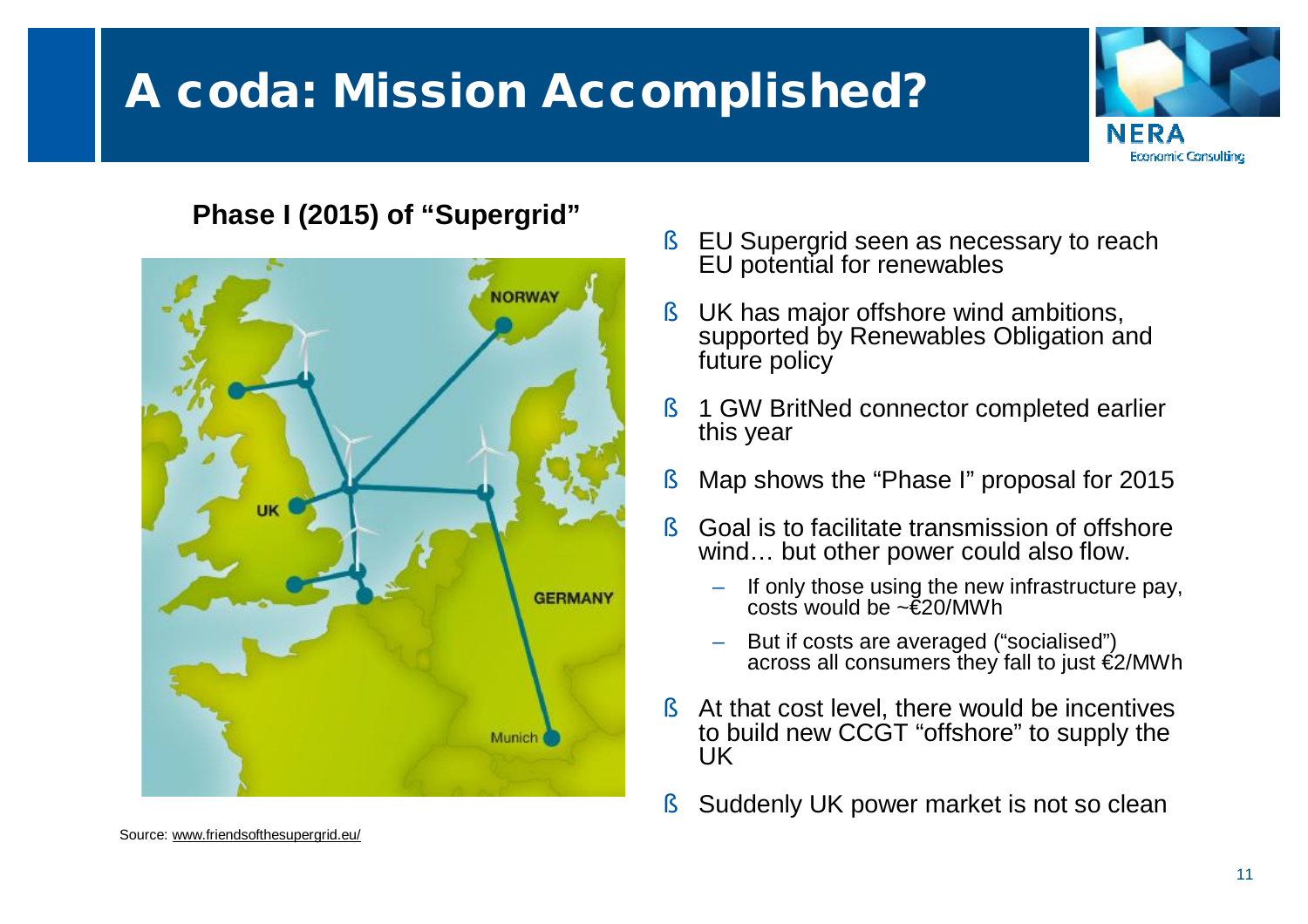# **Accounting for Carbon Leakage**



#### UK Power Sector Emissions



| -Price Floor Scenario with emissions "outsourced" |  |  |  |
|---------------------------------------------------|--|--|--|
| -Price Floor Scenario with UK "owning" leakage    |  |  |  |

- § Assumes significant new interconnector capacity (consistent with early "super-grid")
- § After 2020, start to see significant decline in output from UK gas due to CCGT "offshoring"
- § By 2025, significantly reduced new build CCGT in the UK (relative to baseline) because of off-shoring

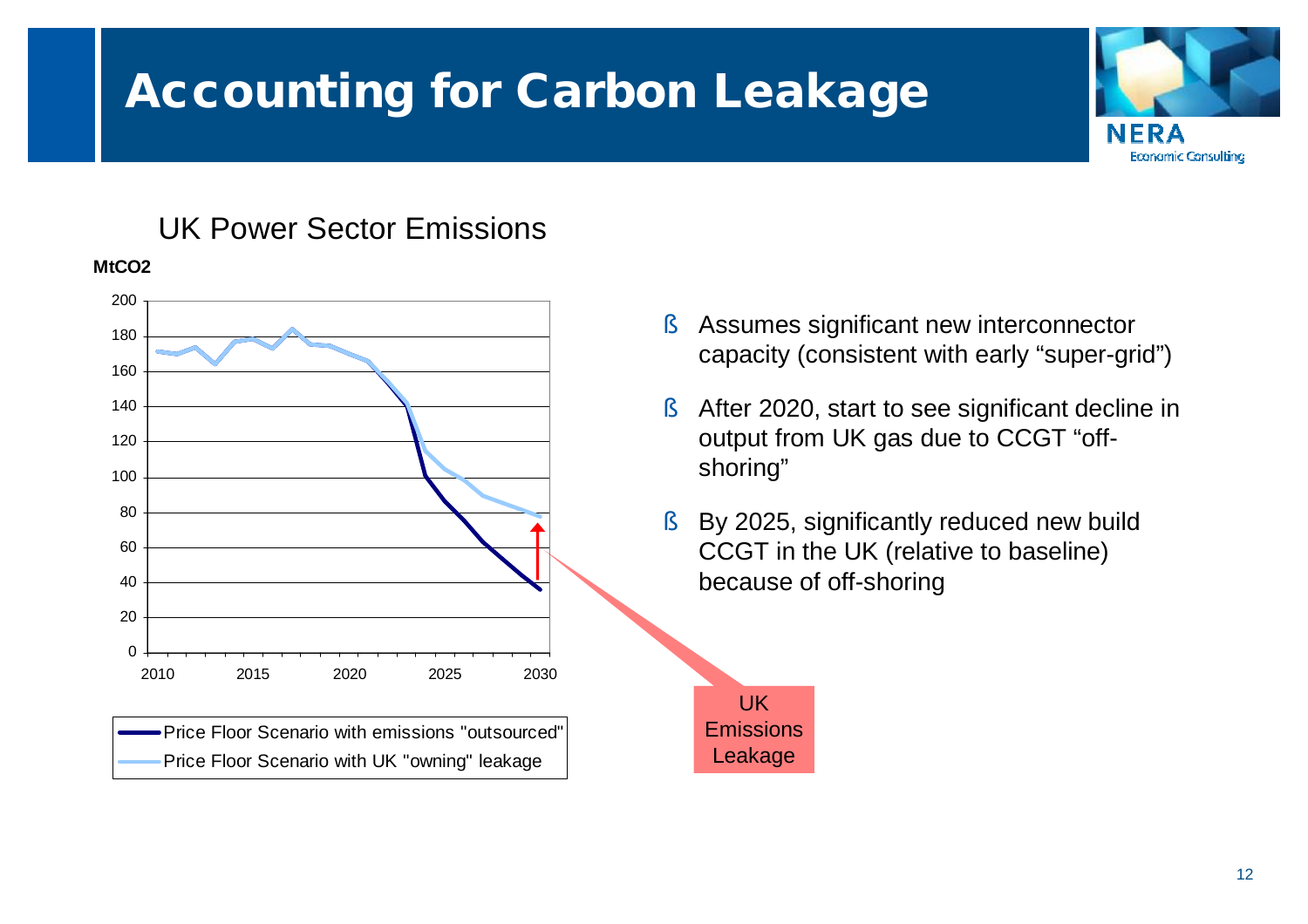



- § UK carbon tax is higher than it looks
- § Impact to 2020 on UK emissions is borderline depends on relative prices of coal and gas
- § Post-2020 impact is more significant, but…

§ It's hard to out-manoeuvre a well-functioning market – look out for unintended consequences!